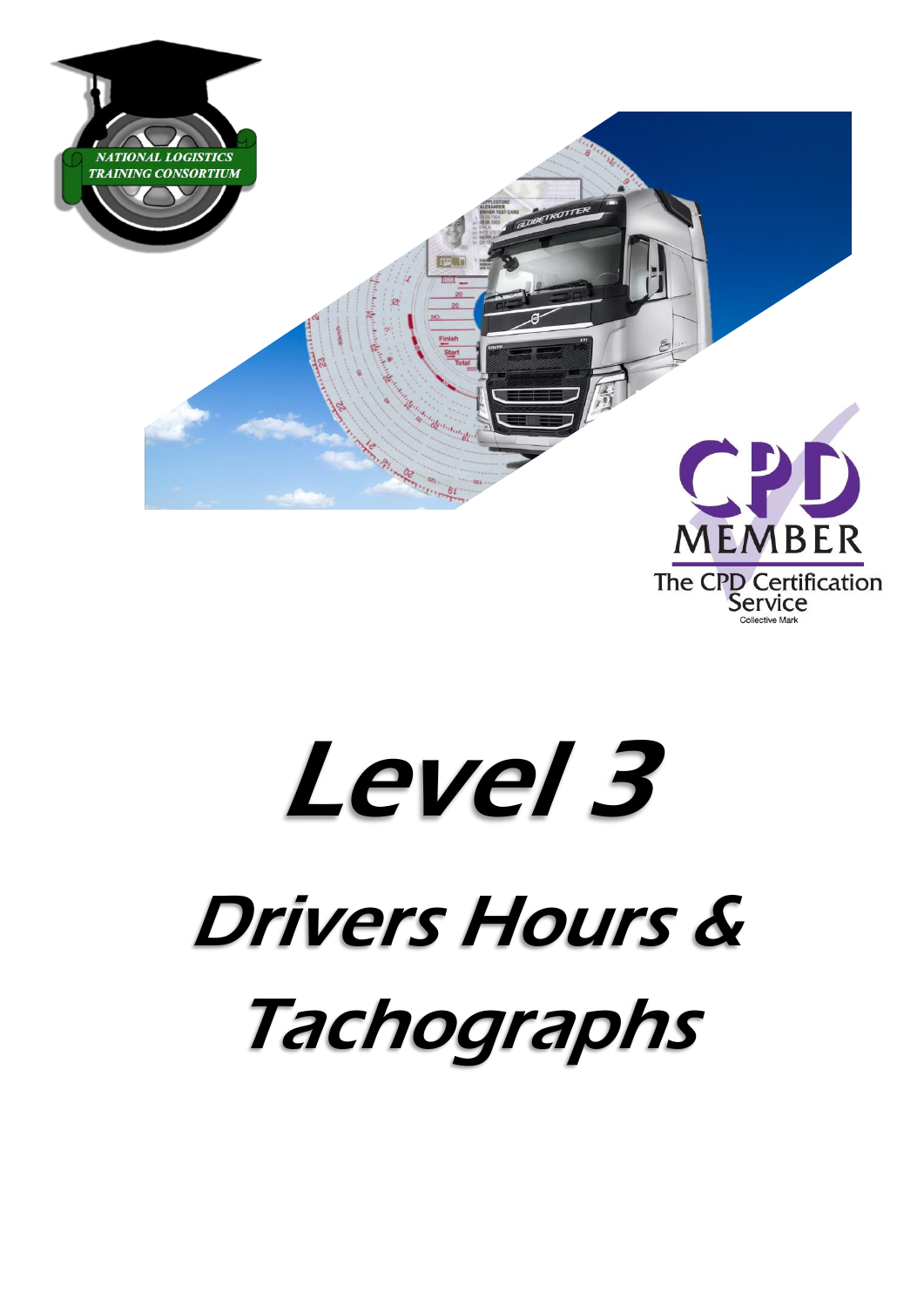## **Level 3 Drivers Hours & Tachographs Course**

Most members already provide the Driver CPC Drivers Hours and Tachograph course; this course takes things a step further by being able to provide a confirmation of learning certificate (level 3).

Once the course has ended, the training provider runs an approved examination. If the candidate passes the examination, they will be awarded a CPD certified level 3 certificate, confirming their understanding of Drivers Hours and tachographs.



Driver CPC

Attendance Only No proof of learning Limited candidate participation



CPD Level 3

Approved Examination

**● Proof or learning** 

Good candidate participation

Candidates tend to take courses far more seriously when an assessment is involved. By successfully completing and passing this course, candidates will be provided with a certificate that actually proves that they understand the Drivers Hours and Tachograph rules. This can assist with potential employment for drivers, or assist with proof of training and compliance for operators to traffic commissioners.

As well as being provided as part of Driver CPC, the course can be run as a standalone course; for example, for traffic office staff and supervisors. Confirming their understanding of the rules.

#### **What is a CPD Certificate?**

Any training provider can provide a certificate stating that a candidate has attended, or attained, a course or qualification. The question is though, would that certificate or qualification be recognised by their employer, potential employer or other organisation? If it isn't the training provider could be accused of a number of serious, or fraudulent, claims.

By having our qualifications approved by CPD, it has been approved by a recognised organisation. This gives the certificate credibility. Provided that you haven't made any misrepresentative claims, such as it being Ofqual regulated, etc; you are offering a legitimate certificate for legitimate training.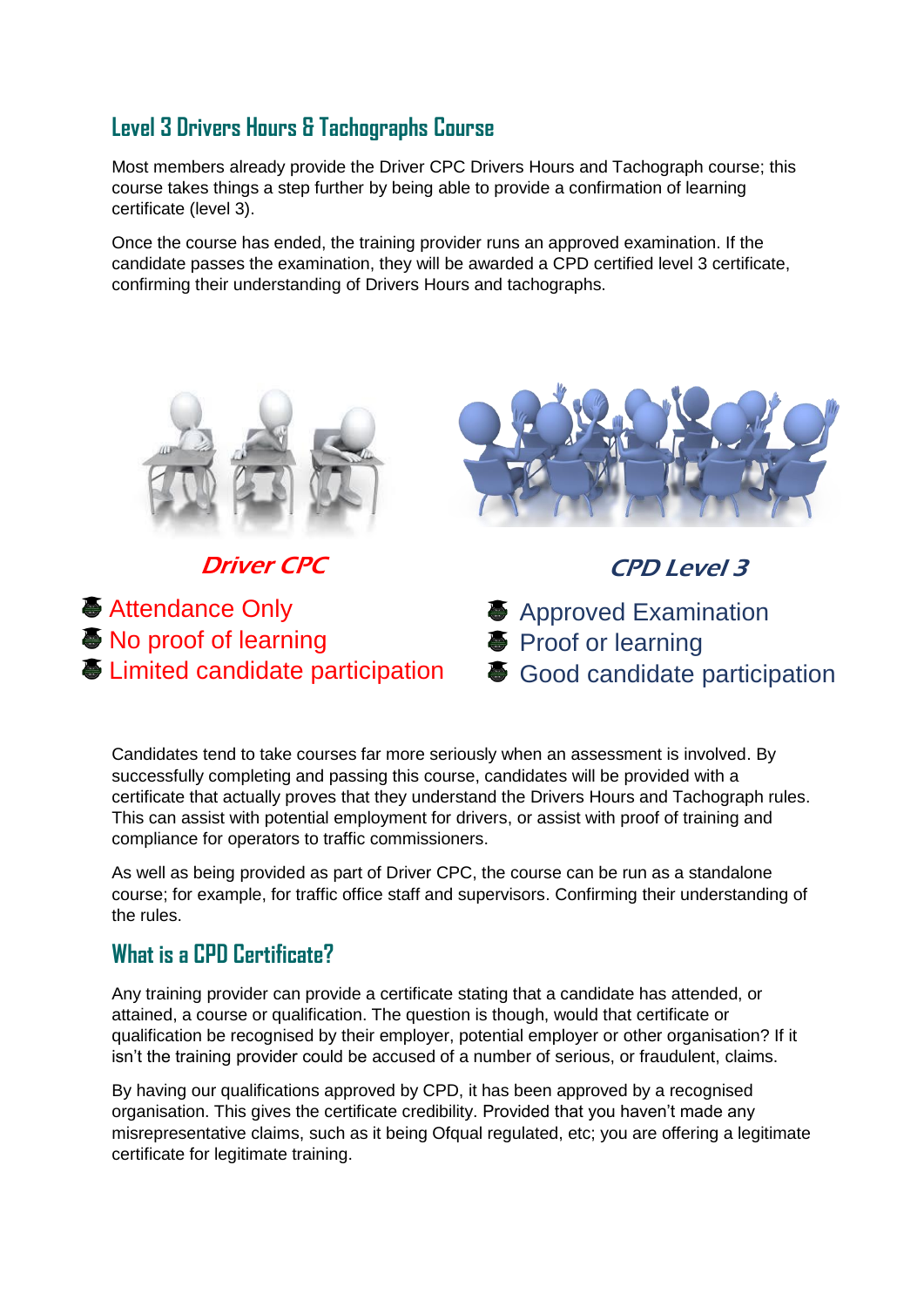

## **What is the benefit to my company?**

Drivers have a licence, proving have passed a test confirming that they can drive a vehicle to an approved standard. They can obtain an ADR Driver Training Certificate, proving that they have passed an examination and are qualified to carry dangerous goods; but there isn't a qualification to prove that they have an understanding of the complicated Drivers Hours and Tachograph Regulations.

Passing this exam proves that the candidate does have a good understanding (Level 3) of the Drivers Hours and Tachograph rules. This can be beneficial for drivers seeking employment, operators displaying a higher level of training to their clients or operators displaying conformation to authorities.

For commercial training providers, you are able to include an approved attainment certificate as well as the Driver CPC certificate; whereas, your competitors can only provide the Driver CPC attendance certificate (this proves the candidate attended, it doesn't prove that they gained any understanding). You can also gain financially by charging, in the of £15 – 20, for the exam.

For In-House training providers, you can ascertain if your drivers have an adequate understanding of the regulations. You can also prove to Traffic Commissioners that your drivers are of a high standard and they have been suitably trained.